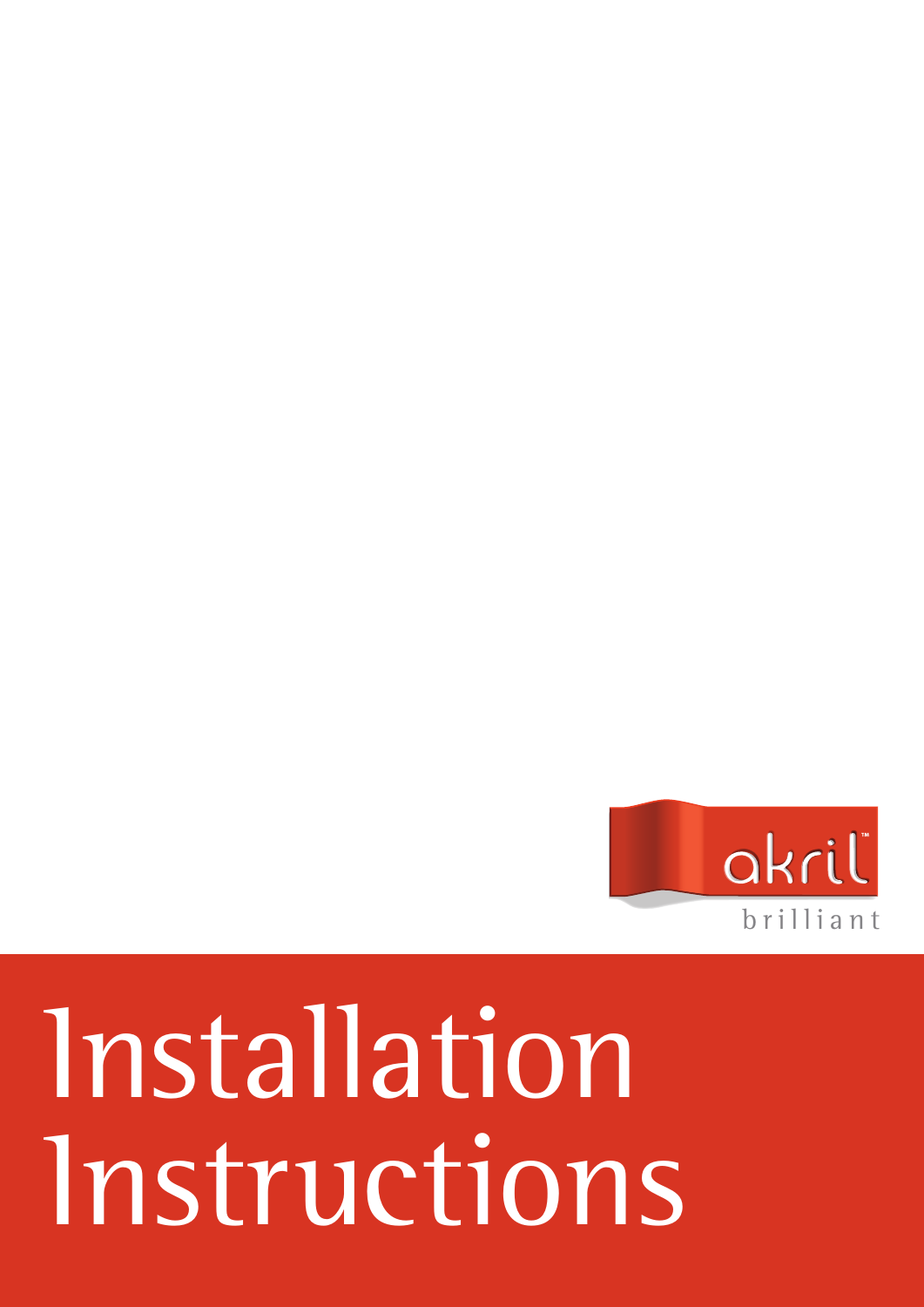#### Manufactured in Australia by:



**st***a* **<sup>e</sup>d<sup>a</sup> m**

1/37 Hosie Street, Bayswater VIC AUS 3153 Telephone: (613) 9729 4999 Facsmile: (613) 9729 5197 .<br>ita com au

## Tools to Assist with Installation

| Marker            | Trestle Table or Work Bench                                     |
|-------------------|-----------------------------------------------------------------|
| Straight Edge     | Sanding Block                                                   |
| Tape Measure      | Wet and dry sand papers                                         |
| Carpenters Square | Neutral cure translucent silicone                               |
| Caulking Gun      | Double Sided tape                                               |
| Circular Saw      | 3mm Tile Spacers                                                |
| <b>Drill</b>      | Appropriate task related PPE<br>(Personal Protective Equipment) |

### Warnings

Akril is not to be used in direct contact with any heat source above 80º C. *—See heat tolerance section for additional advice.*

Please inspect every sheet of Akril before installation for any imperfections or colour batch issues as these will not be covered under warranty after installation.

Ensure Painted side is installed against the wall.

When installed with the Akril glass filler panel or Stainless Steel filler panel Akril Polymers are suitable for use in a kitchen with a gas cook top. ask your sales person about these items.

Do not use a knife to open the carton your Akril panel comes in as you can damage your panel with cutting implements when opening.

Akril is for use as an internal decorative panel only and not suitable for use outdoors.

Your Akril panel will expand and contract with temperature fluctuations, always ensure expansions gaps are allowed around the perimeter of each panel.

Akril panels must always be stored inside and lied flat to prevent any potential bowing of the sheet.

### **Technical** Support

It is not practical to describe every possible application for Akril in this document therefore please contact your supplier should any queries with your particular installation arise before commencing the installation.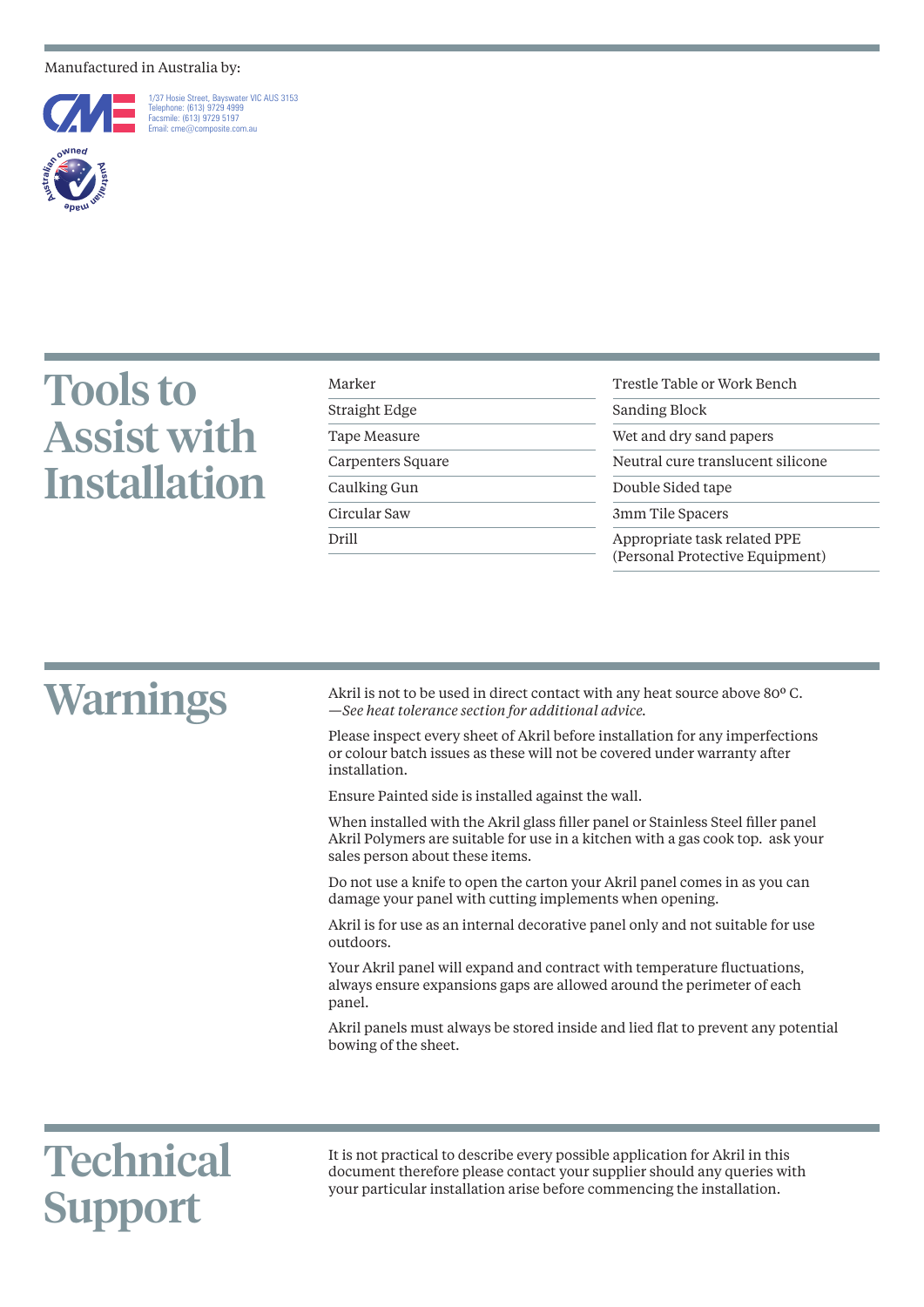—

Splashbacks for Kitchen, BATHROOM & LAUNDRY

# An Introduction to Akril

Akril is an Australian made high gloss decorative panel system. Akril can be used in all areas across your home—kitchens, bathrooms, laundries *almost any vertical surface!* 

### Area Preparation



Hint— *Use a straight edge to press Akril onto the wall to ensure a flat finish* Always ensure your walls are clean, dry, smooth and free from any foreign materials.

Ensure any fixings used to hold the backing substrate that is behind your Akril panel are recessed or flush to prevent damage to your colour back by screw heads or nails etc.

All backing substrates should be flush with no lipping or steps across different sheets.

Where you are installing your Akril panel over existing tiles ensure they are structurally sound with no loose tiles. Where you have loose tiles remove completely and fill void with an appropriate filler. Clean all tiles thoroughly with a grease removing cleaner like sugar soap to remove any contaminates. Extremely high gloss tiles may need to be scuffed with coarse sandpaper to ensure correct adhesion with your silicone (see silicone manufacturers recommendations).

#### **Tip:**

A suggestion is when installing multiple panels determine where your joins will be and identify the area that may be visible between these joins with your marker. A good idea is to paint the back wall with a similar colour paint as to your Akril panel to help reduce the visibility of your join.

You can also fill this area with colour matched silicones. Showerwall acrylic sealant is an approved silicone for use in these areas.

### Handy Hints

Once you have completed all preparation and cutting don't forget to remove the protective film on the back (painted) side of your panel before adhering to your wall

Always leave the front protective film on the front of your panel until the very last. This should be the last job after you have cleaned up your construction site.

When pushing your panel against a wall use a straight edge as this will ensure you have a nice flat installation rather than one that follows the contour of an uneven wall.

Use the packaging your panel came in to make up a template for cutting your sheet.

Use tile spacers to give you the correct spacing between sheets and your bench top

Masking tape on the painted back of your sheet where a hole is to be drilled can help prevent starring and damaging the paint.

When cutting your Akril panel always cut through into a sacrificial board as this will help prevent vibration and chatter when cutting.

You can use small pieces of double sided tape to hold your panel in place while your silicone cures.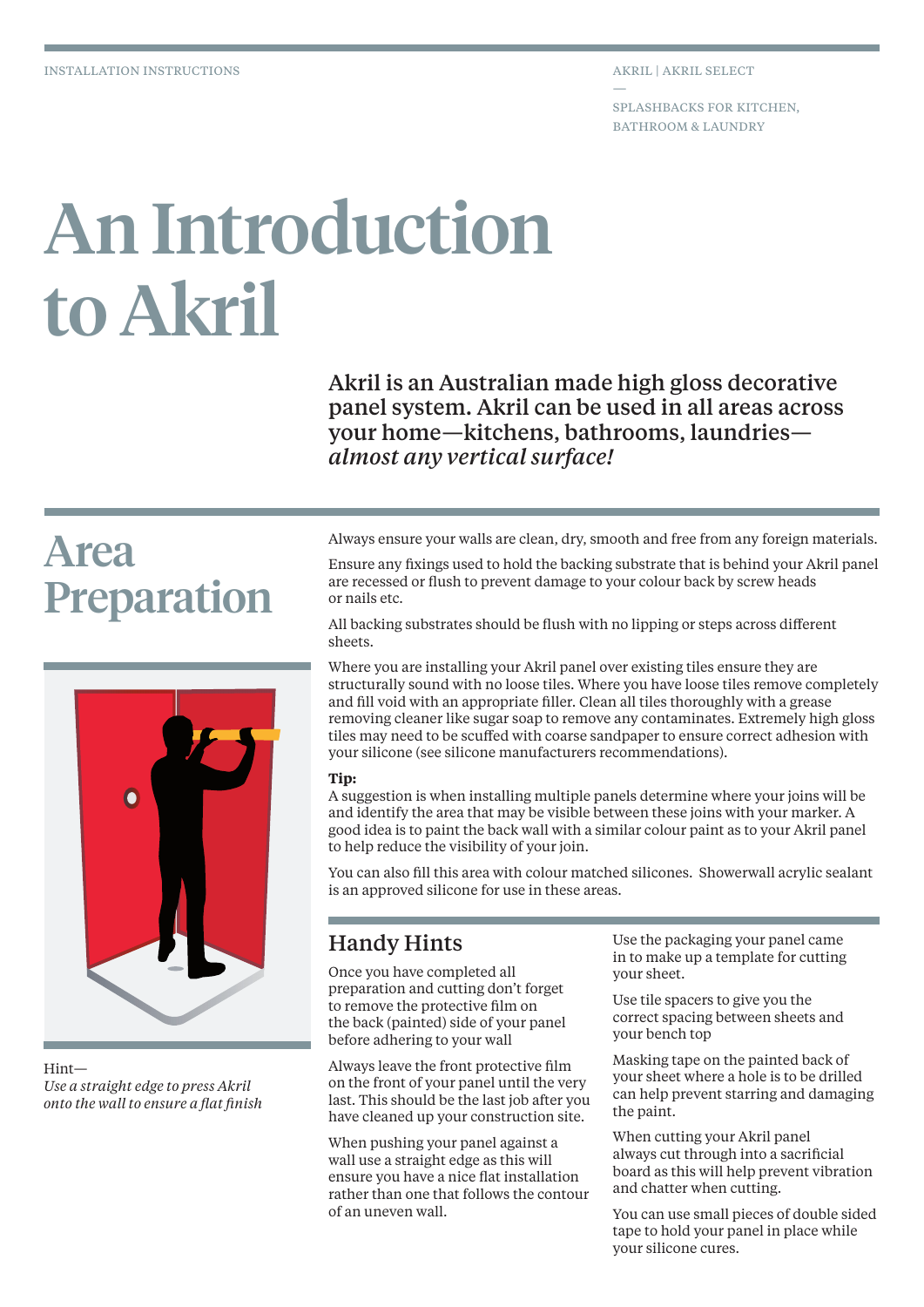### **Cutting** Your Akril Panel

Fig. 4 Fig. 4.1. Sutton Multi purpose drill bit shown. Fig. 4.2. Blunt tip std drill bit shown.



### **Circular Saw**

Always cut Akril on a flat secured surface. (*Figure 5)*

With quality equipment, an excellent edge finish can be achieved with Akril. The main factors in achieving the best possible outcome with a circular saw are:

Panel rigidity. Clamp the sheet on both sides of the cut.

Saw stability. Always use a good quality fence or guide to improve saw stability and straight-line cutting.

Saw bearing quality. The price of a circular saw can be a good indication of the quality of the bearings used inside. Cheaper saws often use bushes that offer little to limit the blade's sideways float, and will begin to wear quickly. This will have a dramatic impact on cut quality.

Blade selection. Always use a blade with the correct cutting geometry. Aluminum blades generally work well with Akril.

Reduce the cutting depth to allow the blade to cut approximately 7mm through the Akril, preferably cutting into a sacrificial MDF board or similar.

### **Hole Saws**

Hole saws should be sharp, but the pilot drill blunt. It is recommended to drill the hole saw half way through, then turn the Akril over and finish the hole.

This prevents the edge from "blowing out". De-bur the edge with 100-grit sandpaper.

Support Akril Panel back on plywood Fig. 5 or MDF sheet or solid work top. 1200mm maximum

### **Circular Blade Geometry and Conditions**

### **Circular Blades for Akril.**

Akril is best cut using fine-tooth Aluminum circular blades with either a "hollow ground" geometry or a "triple chip" blade with the following geometry and conditions;

Acrylic cutting blades are also suitable although at times are harder to source.

| Blade Diameter (mm)                       | $255 - 305$       |
|-------------------------------------------|-------------------|
| Number of Teeth                           | 80-100            |
| Tooth Thickness (mm)                      | $3 - 3.5$         |
| Clearance Angle                           | $15 - 20^{\circ}$ |
| Cutting Angle (Rake)                      | $-5^\circ$        |
| Cutting Angle of Setting Band $2-3^\circ$ |                   |
| Blade Speed (rpm)                         | $3k-5k$           |
| Surface Speed (m/min)                     | $3k-4k$           |

### **Cutting of Penetrations**

When measuring and marking for cut-outs around power outlet boxes etc, ensure enough clearance is given for the switch body and that the cover plates or bulkhead fittings will cover the finished cut-outs.

Always drill the corners for any cut out. it is imperative you have rounded internal corners for any cut out to prevent fracture or cracking.

Use an approved sealer to seal the edge and a 50mm perimeter of the painted side of any Cut Outs.

#### **Drilling Akril with a Blunt Drill Bit** *Figure 4*

Akril can be drilled using any normal drill bit that is slightly blunt (*Figure 4.2*). You can blunt a drill bit by first rubbing the tip with a coarse sand paper.

Alternatively you can use a Sutton Multi Purpose drill bit (*Figure 4.1*) on a slow speed; being particularly careful to reduce the speed as you pass through the other side of your sheet of Akril.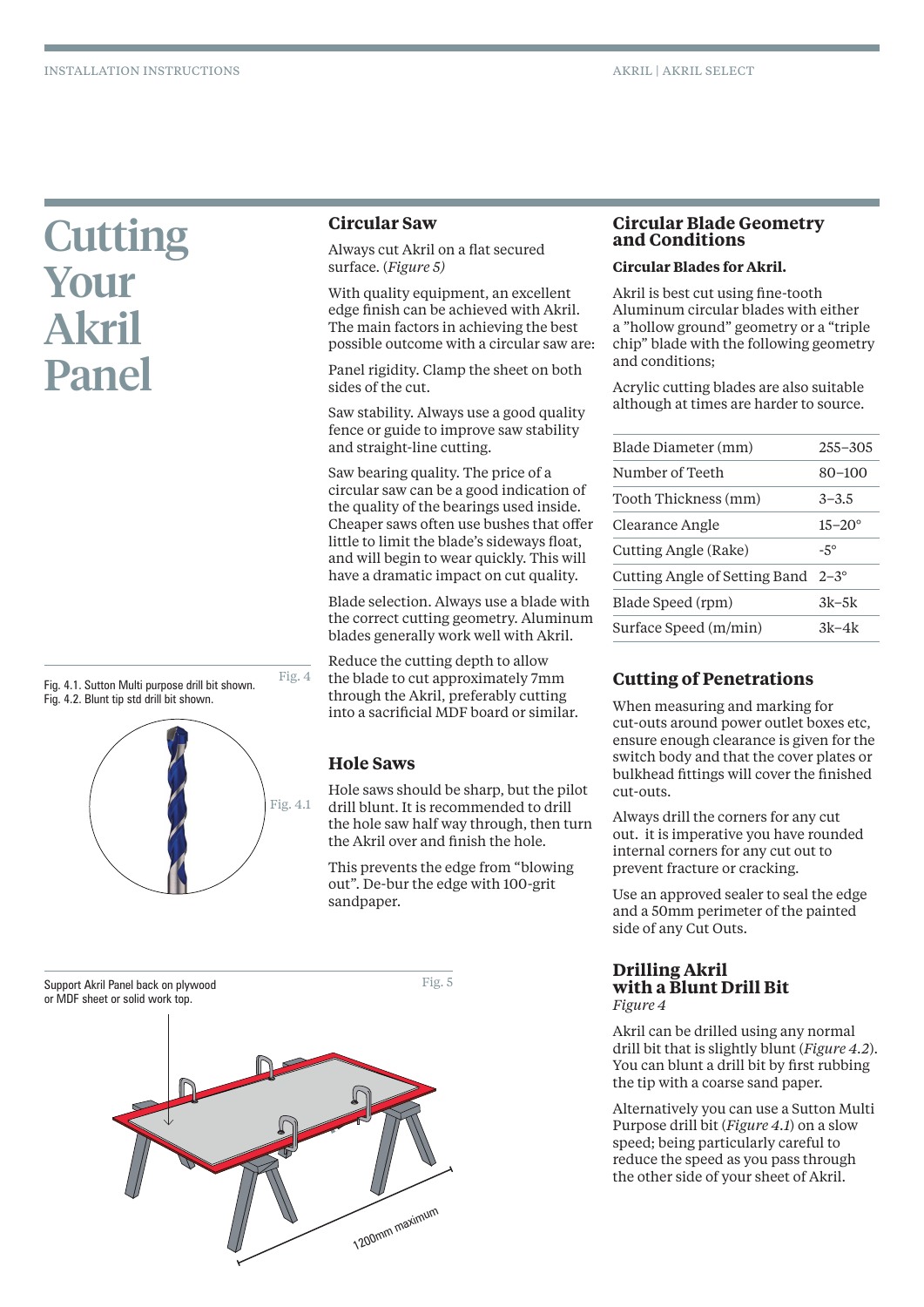### What Adhesive do I Use?

### **Figure 1**

Akril recommends the following procedure when installing your panel behind any cooktop. For areas around your cook top apply a 6mm thick bead of silicone vertically every 100mm the length of the panel. For directly behind your cook top apply 6mm bead of silicone vertically every 20mm the full width to a height of 350mm. When pressing your panel to the wall with your straight edge use enough force to compress the 6mm thick beads of silicone to approximately 2mm.

Note:

Remember to leave 3mm expansion gap between any adjoining surface & your Polymer panel

Akril recommend the use of Showerwall neutral cure translucent silicone when sealing and adhering your panels to the wall. Only premium quality neutral cure translucent 100% silicones should be used, Showerwall neutral cure silicone is a recommended silicone, this will ensure there is no bleed through the painted finish.

Always follow the adhesive manufacturers instructions when using silicones in wet areas. The use of non recommended or lower quality silicones will void your warranty. Always ensure to test your silicone in an inconspicuous area as silicones can contain fillers that may damage your Akril panel.



20mm apart across the width of cooktop

#### **Adhering to the Wall**

*Figure 2*

Each Akril sheet will expand and contract 3mm into and out of the corner silicone join.

COOKTOP

The first sheet will butt into the wall and allow for 3mm expansion while the second sheet will butt on to the first Akril sheet allowing for expansion and contraction against the first Akril sheet which was installed. This will reduce the visible join line to 3mm instead of 6mm.

#### **Tip:**

The use of small pieces of double sided tape can assist in holding your panel in place while the silicone cures.

When laying your Akril panel to your wall with the use of your straight edge (*figure 3)* **ensure sufficient force is used to reduce the gap between the panel and your wall to a maximum 2mm. This will ensure correct adhesion of your panel to the wall with your neutral cure silicone. Failure to do so could result in insufficient adhesion of your Akril panel to your wall and void your warranty.**



Fig. 2

Sealant

100mm apart

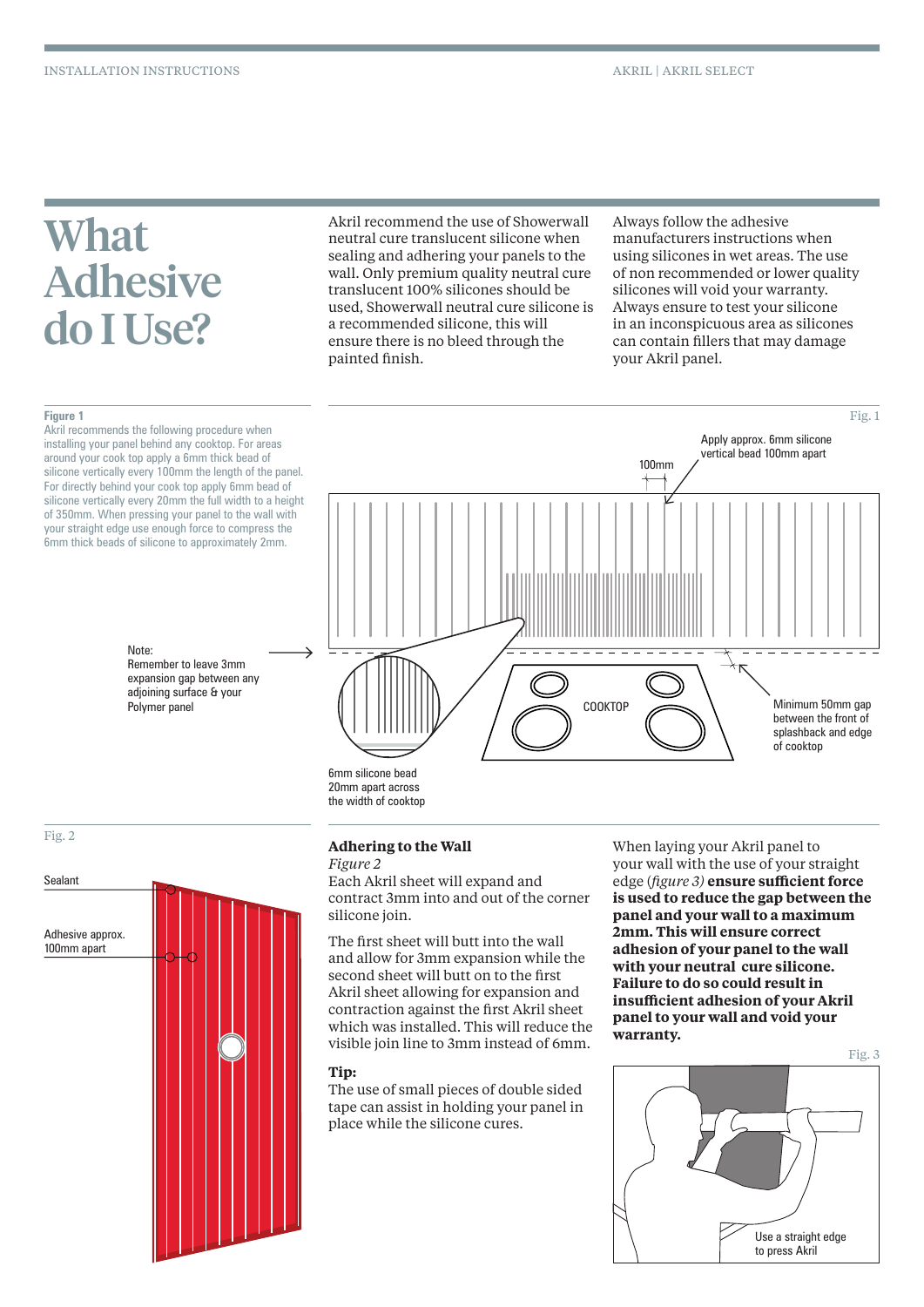### Joining **Sheets** Together

### **Silicone Join**

### **General Silicone System**

Silicone jointing systems are acceptable for use in both wet and dry areas. In all instances standard glazing industry silicone jointing practices must be followed. Use only neutral cure silicone when joining Akril.\*

\* Akril warranty does not cover adhesion of your silicone or damage that can be caused by its use. Seek manufacturers advice where required.



### **Sealing the Internal Corner**

Akril suggest in accordance with water proofing standards a neutral cure silicone bead is run from the top of the Akril down the internal corner (*figure 5)* to the bottom of the shower base to seal the panel. This is to prevent any moisture penetrating down behind the lining.

This document is a guideline for installing Akril and will not wear any liability for waterproofing. Always install to local and national waterproofing standards. Seek waterproofing companies advice for meeting these standards.

Note: The waterproofing system for your bathroom or shower must meet specific local and national regulations.

#### Internal Corner

External Corner

Edge Cap *—Supplied by aluminum supplier*

#### Butt Join

Internal Mitred Corner

External Standoff

Internal Standoff

External Mitred

External Butt



Special attention should be paid to the top and bottom of the internal corner and anti-fracture membrane areas.

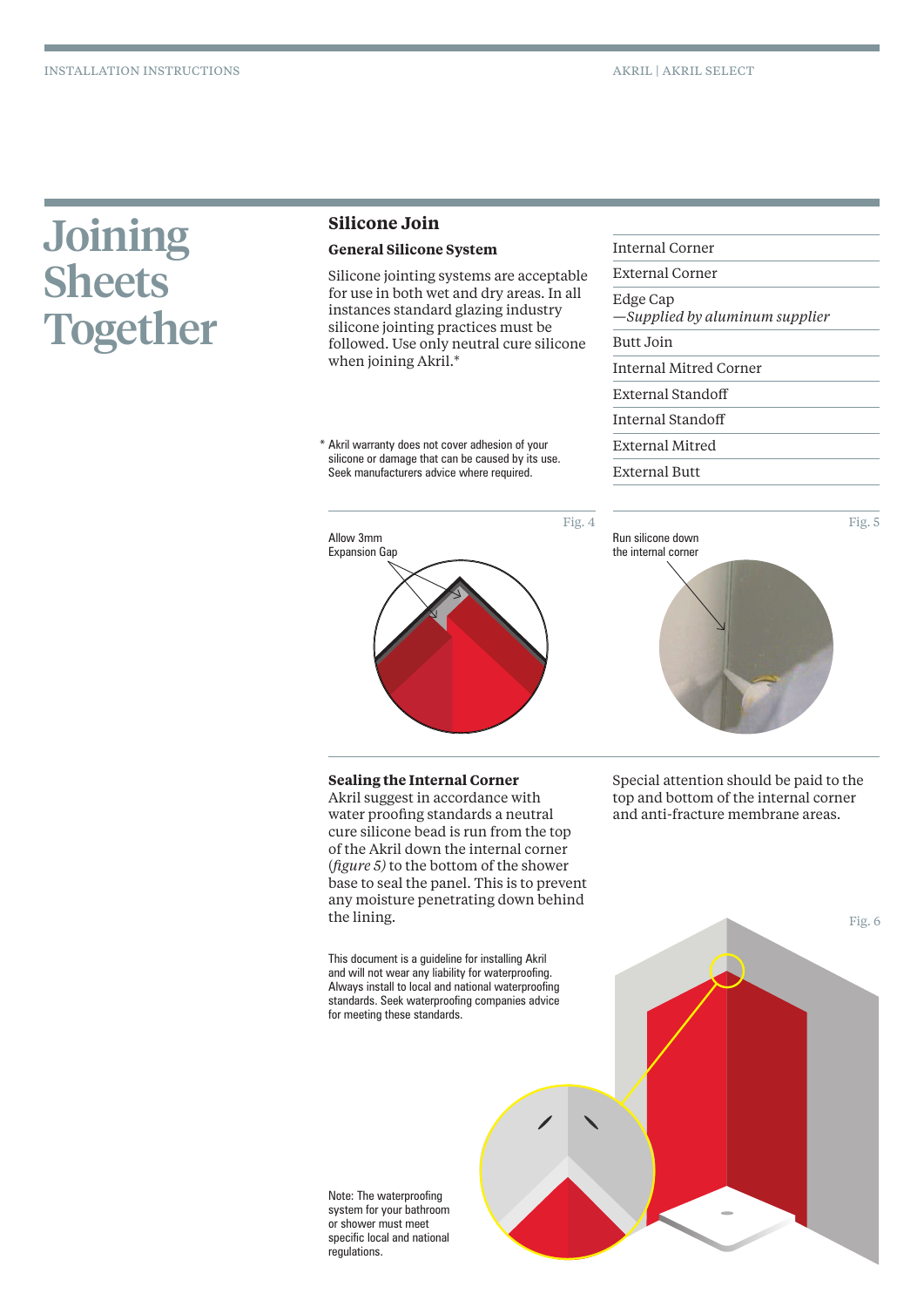| <b>What Adhesive</b> |
|----------------------|
| do I Use?            |
| —Continued           |

#### **Taps and Shower Fittings**

Peel back protective film from front face of Akril, to 25mm beyond the outer edge of the tap spindle installed perimeter.

Apply a bead of recommended neutral cure clear silicone around the perimeter and a second bead around the cut out in your Akril panel.

Both beads should be finished as per the example in figure 1 leaving a break at the bottom of the bead allowing for condensation or moisture drainage.

Fix tap spindle as per manufacturer's instructions.



### **Butting More Than 2 Sheets Together**

Measure and cut Akril Panel to size and geometry required. De-bur all edges.

Remove protective film from the rear of panel.

Apply adhesive to specification.

Install leading edge allowing 3mm expansion?

Press panel firmly with your straight edge ensuring to compress your silicone bead to the 3mm spacing between sheet and your wall allowing correct adhesion.

Ensure panel is a good fit onto the wall.

Clean up any adhesive that spills out onto the wall.

Fig. 2

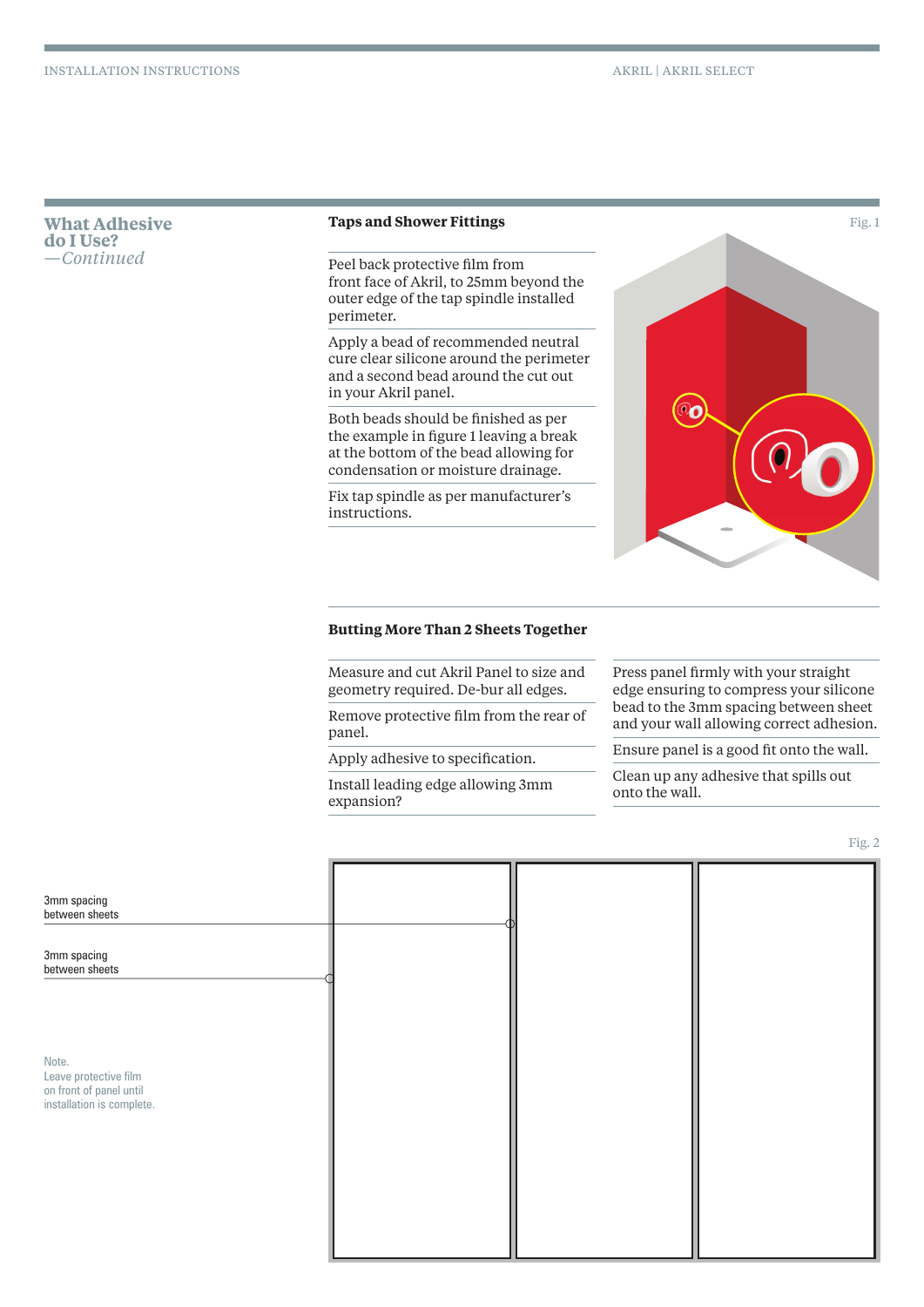### Joining **Sheets Together**

### **Butting Two Sheets Together**

### **Spacing for Two Sheets**

When installing two sheets you must allow for a 3mm silicone gap around each edge to compensate for sheet expansion and contraction or a 6mm silicone gap on either the right or left edge and the top or bottom edge.



**OR**

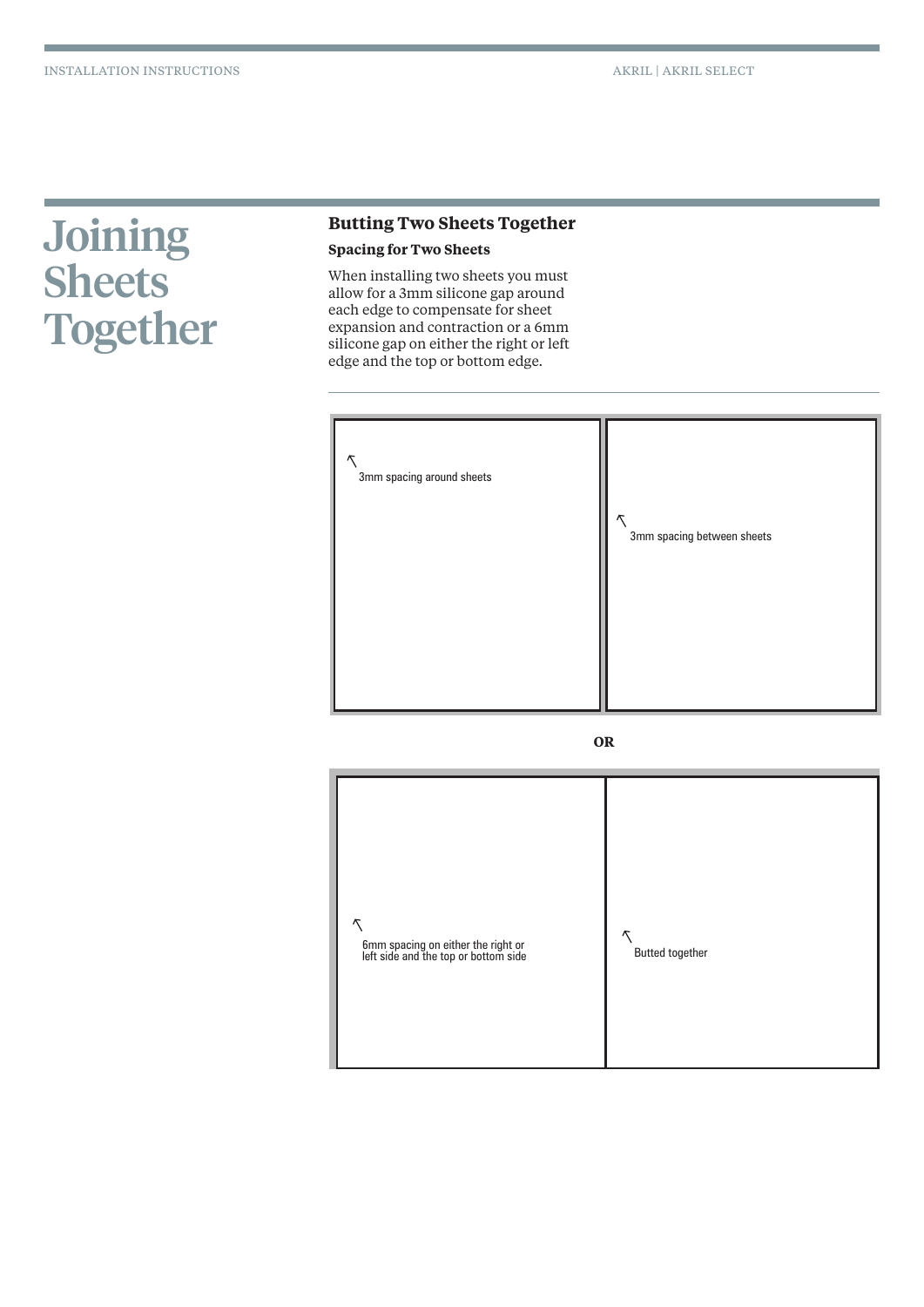### Bathroom Installation

#### **Sealing Edges, Perimeters and Cut Outs** *Figure 3*

It is important to protect the rear (coated) side of Akril from moisture. Akril needs to be sealed with a band of neutral cure silicone extending 50mm from the edge of the panel.

| This should include: The perimeter | of the sheet<br>including any<br>cut outs made          |
|------------------------------------|---------------------------------------------------------|
|                                    | Perimeter of any<br>penetrations made<br>I.e. tap holes |
|                                    | The edges of<br>these cut outs                          |
|                                    |                                                         |

### **Installing Akril into a Shower Tray** *Figure 4*

Acrylic shower trays are commonly installed using the system detailed below.

Acrylic tray should be mounted up to the bottom plate of wall in accordance with the manufacturer's installation instructions.

A manufacture's recommended water proof board should be laid against framing following manufacturer's instructions, down to within 6mm of shower tray.

A neutral cure clear silicone should be installed between top of tray and bottom edge of wall lining as a bond break in a continuous bead, then smoothed off as illustrated.







Akril is then installed over the wall lining and over the up-stand lip / onto the top of the shower tray, as illustrated above with a bead of flexible silicone sealant between the back of Akril and front of tray up-stand lip, and the top of tray and bottom edge of Akril.

A gap should be left between the two caulking beads to act as a capillary break.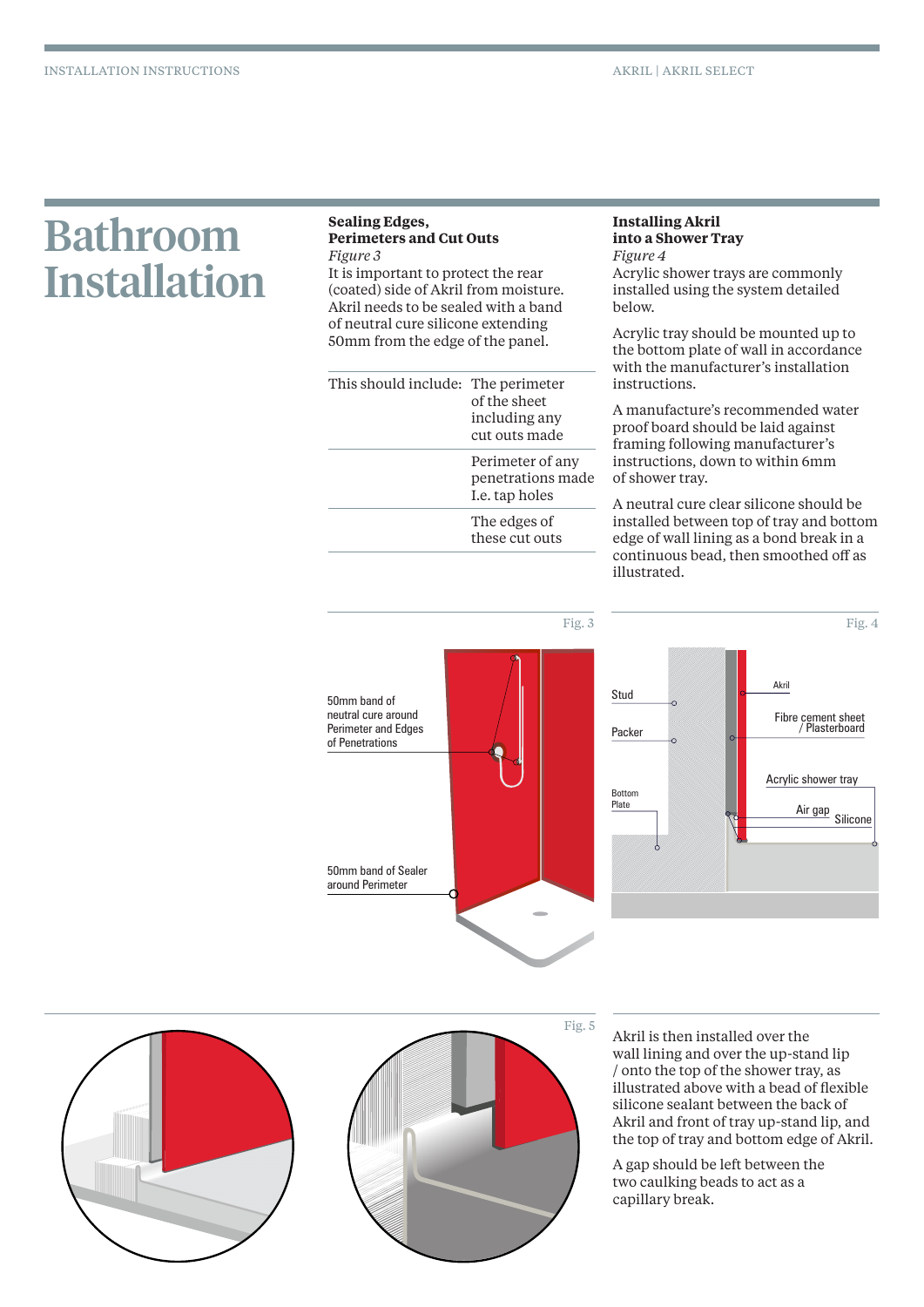### Pre-drilling Screw Holes

### — *Shower frame*

**Do not screw directly into Akril as it may cause the Akril sheet to split. All holes must be pre drilled where fixing through Akril into a wall. The hole must be 2mm wider than the screw. You cannot fix anything directly** into Akril panels.

Peel back protective film from front face of Akril, to the width of door return +25mm from the outer edge of Akril.

Fit door returns in place ensuring they are in the correct position and plumb.

Drill clearance holes through Akril and wall linings using a blunt drill bit outlined in detail for machining Akril.

A minimum of 3 fixing points should be used in a 1.8m high shower.

A minimum of 4 fixing points should be used in a 2m high shower.



### Installing the Internal Corner & adhering sheets

Remove the protective film from rear of Akril.

Seal the perimeter and all penetrations and penetration edges with a band of neutral cure silicon or acrylic sealant extending 50mm from the edge of the panel as illustrated,above.

Apply adhesive to rear of Akril as shown in the illustration,above.

Apply a bead of neutral cure clear silicone to the upstand lip of tray.

Apply a bead of neutral cure clear silicone along the full height of the corner onto the liner.

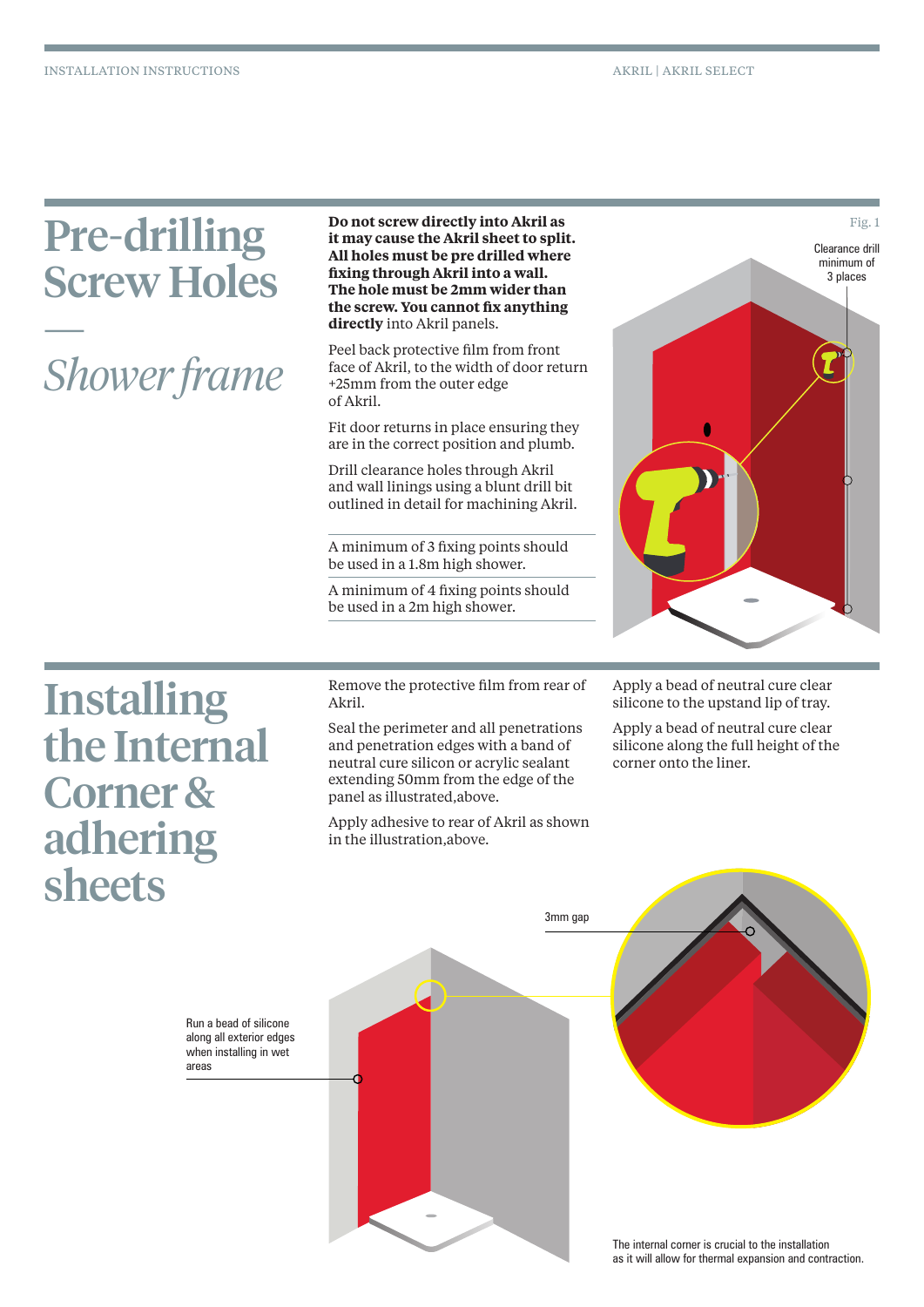# the Internal Corner

Akril suggest in accordance with water proofing standards a neutral cure silicone bead is run from the top of the Akril down the internal corner to the bottom of the shower base to seal the panel. This is to prevent any moisture penetrating down behind the lining. Sealing and a skril suggest in accordance with water special attention should be paid to the proofing standards a neutral cure top and bottom of the internal corner silicone bead is run from the top of the and anti-fractur

Special attention should be paid to the





Note: Run Silicone down internal corner for water proofing.

### Fitting the **Showerscreen** & Utilities

Fit the Shower screen to manufacture's specification.

If the installer is required to fit any extra utilities or fittings to the Akril panel be sure to follow the steps listed in this document where machining or cutting is required.

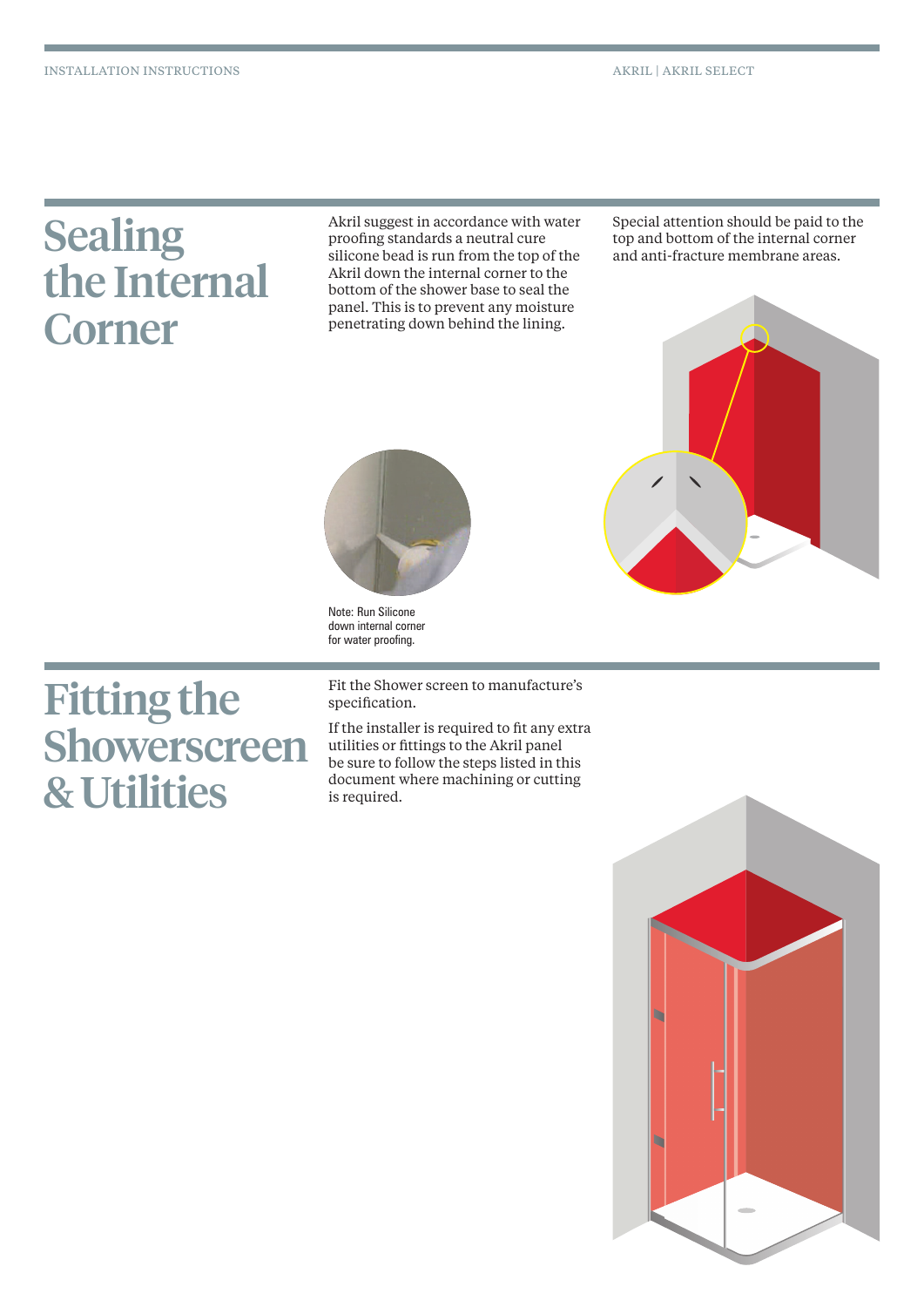### Shower Frames

Fit door returns back in place.

Fill holes with neutral cure clear silicone before screwing to the wall.

Check for plumb and position before final tightening of door return fastenings.



### **Installing** Internal & External Corners

Remove backing paper.

Ensure there is an expansion gap of 3mm.

Apply silicone to the perimeter of the panel to ensure correct adhesion of panel edges for a smooth finish between sheets

Press the face of the panel with a straight edge for surface adhesion with wall.

The internal and external corners are crucial to the installation as it will allow for thermal expansion and contraction.

Each Akril sheet will expand and contract 3mm into and out of the corner silicone join.

The first sheet will butt into the wall and allow for 3mm expansion while the second sheet will butt onto the first Akril sheet allowing for expansion and contraction against the first Akril sheet which was installed. This will reduce the visible join line to 3mm instead of 6mm.

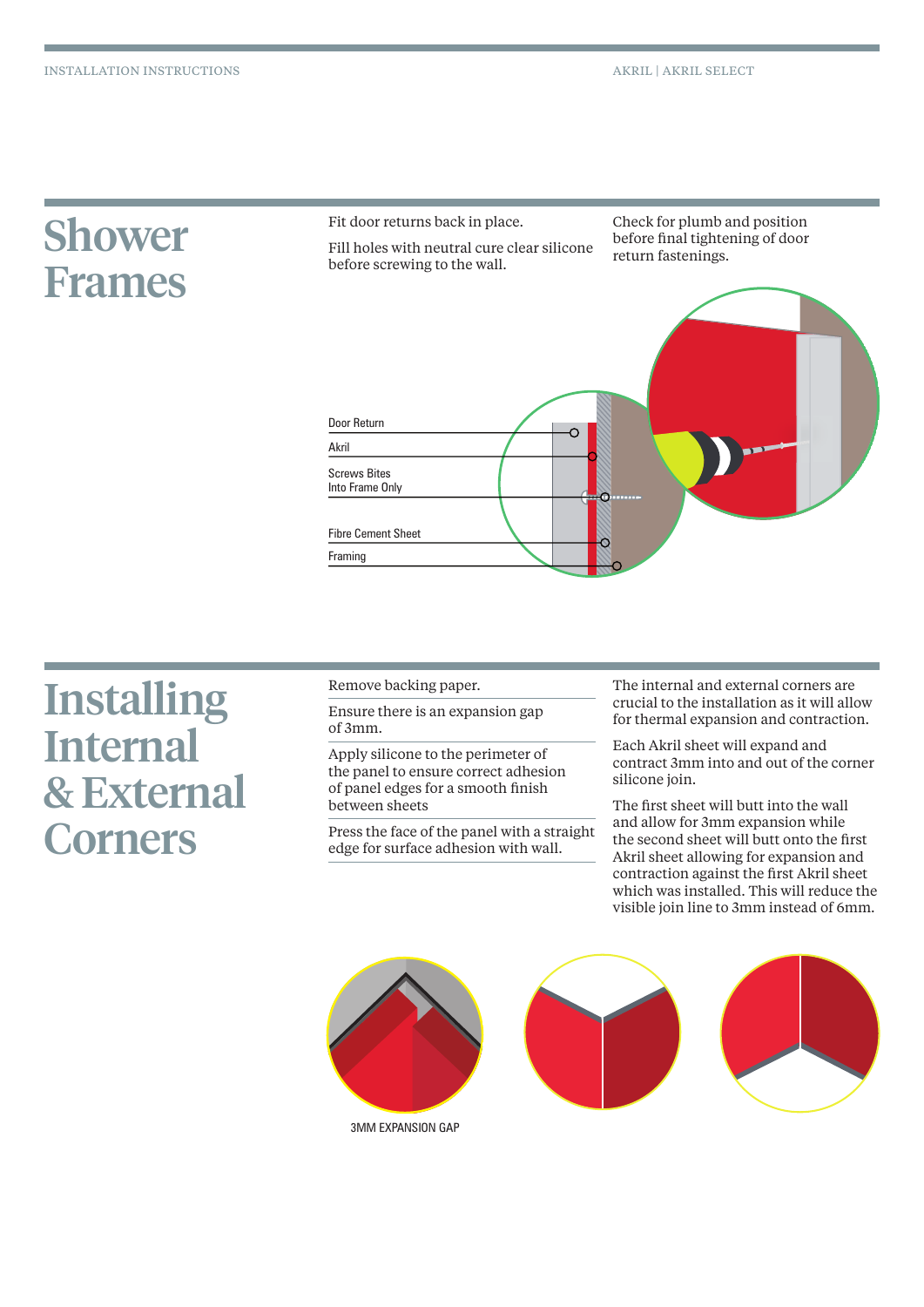### Akril Kitchen **Splashbacks**

### **Heat Tolerance**

—

### **Induction**

### *Figure 1*

Akril can be used directly behind induction cook tops, reducing time and hassles associated with colour back glass.

#### **Electric | Ceramic Cooktops** *Figure 1*

Akril can be used directly behind electric and ceramic cook tops when covered with cookware. An exposed cook top emits far greater radiant heat than when covered and this can damage your splashback. Therefore Akril is only covered under warranty against normal wear and tear.

#### **Heat tolerance**

*Figure 2*

### **Do not leave your hot plate**

**unattended**. Radiant heat will damage your Akril splashback and will void warranty.

Your glass up stand can vary in thickness

to your Akril polymer sheet. Please be aware of this during installation to achieve flush alignment on the front of your panel.

### **Gas Cooktops**

#### *Figure 3*

Akril must be used behind gas cooktops in conjunction with a non combustible materials such as glass, tiles or stainless steel.

Akril can be used above the 150mm non-combustible up stand. Alternatively stainless steel, glass or tiles can run all the way to the range hood.

#### **Expansion**

#### *Figure 3*

**A 3mm expansion gap is required between your Akril polymer panel & any adjoining substrate. i.e. benchtop, glass filler panel, wall, additional polymer panels.**



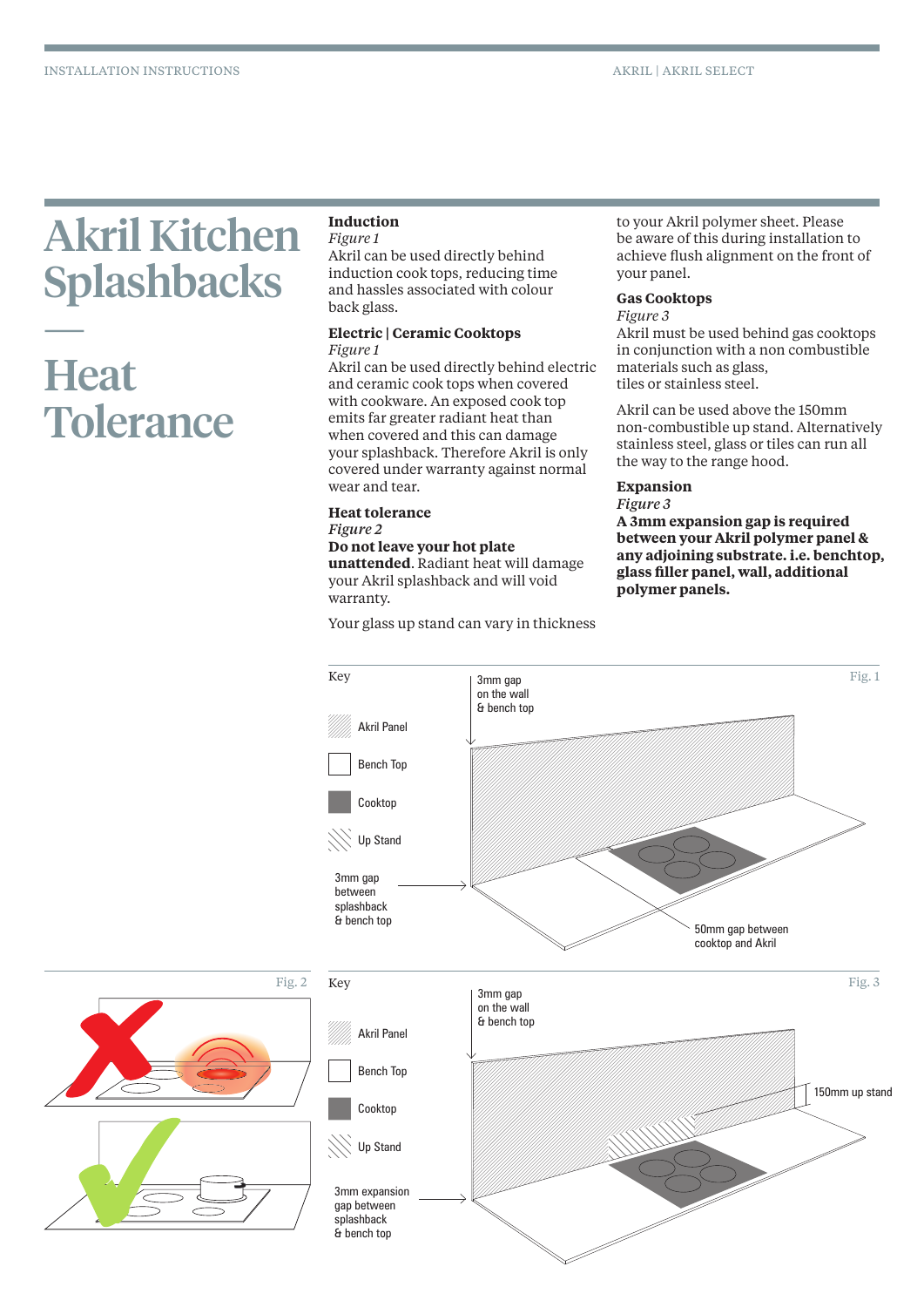### Removing Protective Film

Akril is supplied with protective film on both sides:

Recycled Sticker: Akril is also supplied with a recycled sticker number 7, which should be left on the Akril for its recycled life after use.

Painted Side: has a plastic film designed for protection of the painted surface. Remove this film when all machining operations are complete and the panel is ready to be adhered to the wall/surface.

Exposed Side: has a clear plastic film designed for protection against scratches.

Remove the film completely at the very last stage by gently peeling down the sheet surface – never peel at right angles to the sheet as this may pull the sheet away from the installed wall/surface.

Never attempt to cut the protective films with a knife as this may scratch the surface.

### Finishing the Edge After Cutting

If the Akril edge is to be left exposed, it can be easily finished to a polished glass-like quality. A good finish left from the machining process will take considerably less time to finish.

Always peel back the protective film 25mm from the edge while polishing. Remove any sanding dust between grades and polishing compounds immediately.

You can use the Akril polish kit to achieve perfectly polished edges.

#### **HAND FINISHING**

- 1. Use an 800 grit wet and dry sandpaper to remove any cutter marks from the machined edge.
- 2. Chamfer any burrs or marks from the corners.
- 3. Using a soft, clean cloth and a suitable polishing compound, hand rub the edge to a polished finish.

### **FLAME POLISHING**

A well-machined edge can be flame polished using a Hydrogen/Oxygen mix.

Contact an Acrylic fabricator for this service. An experienced operator can achieve an excellent finish.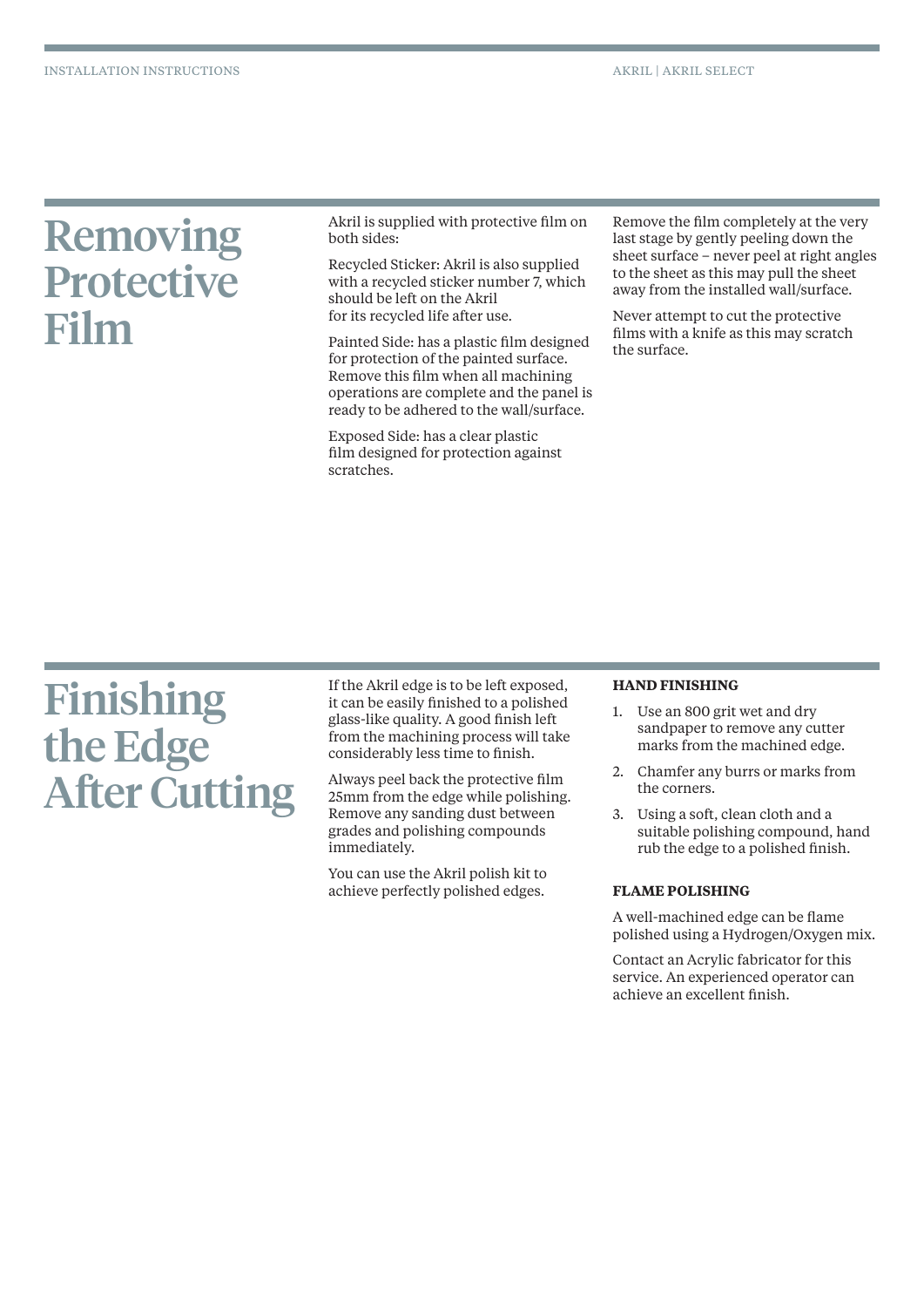### Repair & **Maintenance**

#### Note:

Only scratches on the front (non painted) side of your panel can be repaired. If you scratch the painted side (rear) of your panel a colour matched paint will need to be sourced to cover the scratch.

Finer scratches can simply be buffed out of your Akril splashback using an electric variable speed polisher with a lambs wool or 3000 grit foam pad and cutting compound.

We recommend the use of Juice car polish and cutting compounds. " Juice Q Cut" compound is the perfect general purpose cutting compound to remove ultra fine scratches and blemishes.

Deeper scratches will require more care and the use of wet and dry sandpapers in conjunction with an electric variable speed polisher to bring your panel back to its original luster.

#### **Fine scratches**

Apply your cutting compound directly to the area of your Akril panel that needs to be repaired. Then apply further compound directly to the polishing pad on your polisher. With your polisher set to a medium speed (1200–1800rpm) rotate the polishing pad in a circular motion until most of the compound is gone and your scratch is removed. Take care not to polish away compound totally as an unlubricated polishing pad will damage your panel. You may need to repeat this step to achieve the best result. Once complete remove any excess compound with a cleaner.

#### **Deep scratches**

For deeper scratches the use of wet and dry sandpaper may be required before polishing. When sanding out deeper scratches the use of a hard sanding block is required as this will prevent deep channels from being created by the use of a finger sanding. Use 1200 grit wet and dry sand paper and continuously lubricate the wet and dry sandpaper with water while sanding. Once you have removed the scratch then you are required to polish the area in the same way you polish fine scratches. This will ensure you have a gloss finish to match the rest of your panel.

At times you may need to re polish a larger area than is damaged by your scratch to give an even finish. Often deep scratches may require the use of progressive grades of sand paper to achieve the best result. If you do not succeed in removing the scratch the first time then you will need to progressively attack the scratch using a course, medium to fine wet and dry sandpapers then polish. While this will require extra time you will be able to achieve a required result.

We recommend the use of the Akril polish kit to help remove all fine to deep scratched from your polymer panels.

#### **Cleaning**

Akril can be cleaned using warm soapy water with a micro fibre cloth. For best results Showerwall Super Clean is an approved cleaner.

Do not use any cleaners that have a scouring agent or cloths that act as scourers.

#### **Warranty**

#### **Akril Guarantee:**

Your Akril panels carry a 10 year limited manufacturing defect guarantee when the installation is registered within 28 days of the installation being completed. The first two year guarantee period is automatic subject to correct installation of the panels with a further 8 year period of cover being applicable when the installation is registered within the 28 day period following completion of your installation.

Registration or your installation can be conducted via the Showerwall website – www.showerwall.co.uk or by completing and returning the Showerwall acrylic panel registration card contained within your panel packaging.

Should your installation not be registered within the 28 day period then the guarantee given will be a 2 year period of cover from your purchase date of the goods. A copy of the associated Akril guarantee is available to download from the Showerwall website.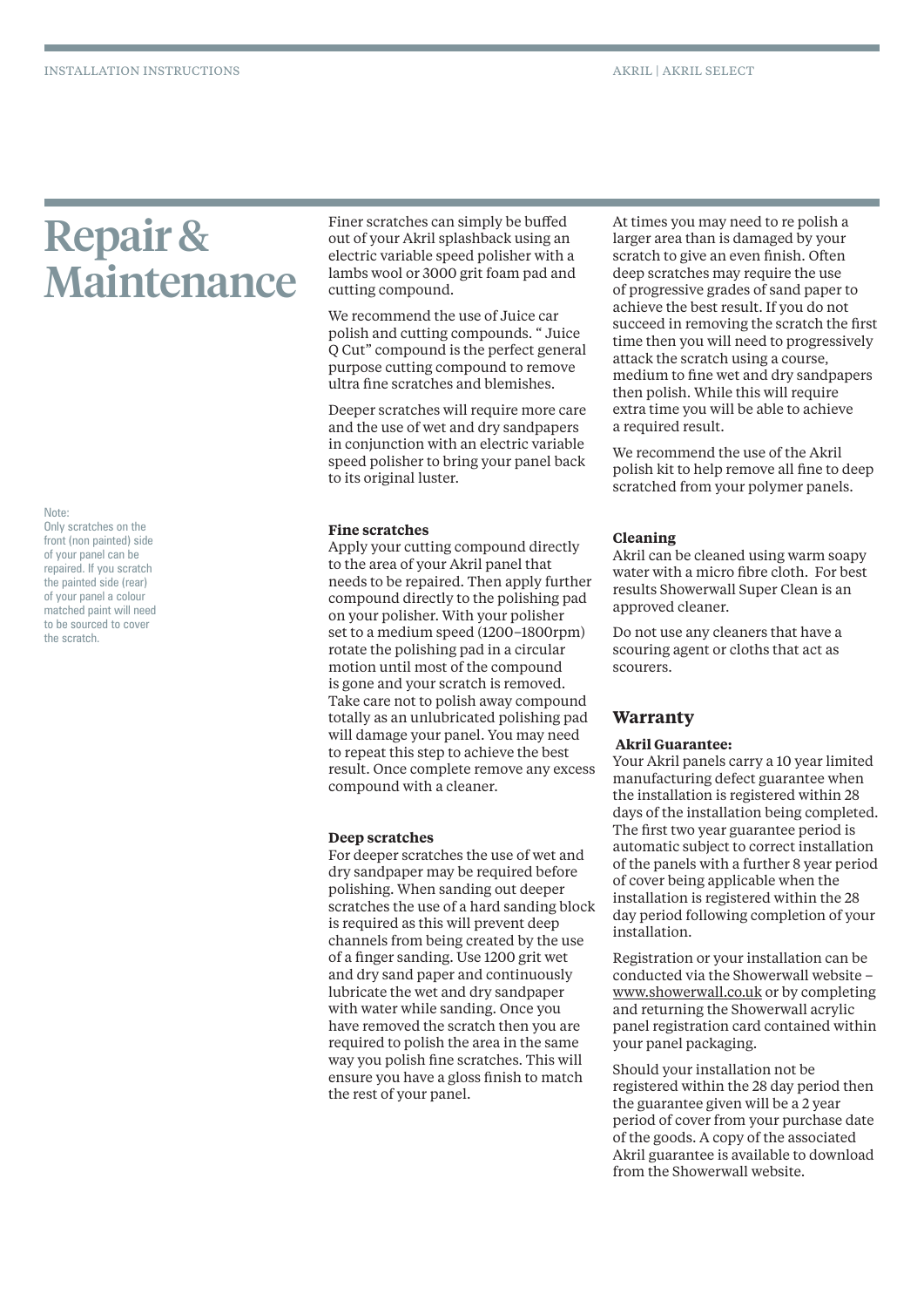### Akril Do's & Don'ts!

Do consider the impact of colour choice at design. Environments with harsh lighting will benefit from lighter colours in general.

Do transport Akril panels flat and protected from movement and scratches. Akril is couriered nationwide and is carefully wrapped in tough corrugated cardboard.

Do measure your room and plan the panel/ join layout before beginning to ensure the best yield of sheets.

Do check the substrate to be lined is clean, sound and dust free.

Do test your method of cutting Akril to ensure a good clean cut, free of chipping.

Do follow adhesive manufacturer's instructions.

Do use neutral cure clear silicone to adhere panels to your substrate.

Do use continuous beads of silicon sealant in all joins, and behind all bulkhead fittings/ fascia plates when installing into a wet area.

Do repair any minor surface damage promptly and in the manor described herein.

Do clean Akril with mild detergent and warm water regularly to keep Akril looking as new.

Don't store panels in areas likely to be damaged.

Don't store panels outside or areas that may get wet.

Don't install in saunas or in steam rooms.

Don't install onto loose, damp or dusty substrates.

Don't attempt to nail Akril – it will split.

Don't use big globs of silicon to pack out uneven surfaces. Always follow manufacturer's instructions.

Don't use a bare finger to tool off excess silicon as this introduces bacteria that can cause mould.

Don't use abrasive cleaners such as Jiff, or abrasive cleaning pads such as steel wool, scourers to clean Akril.

Don't store panels on end (upright).